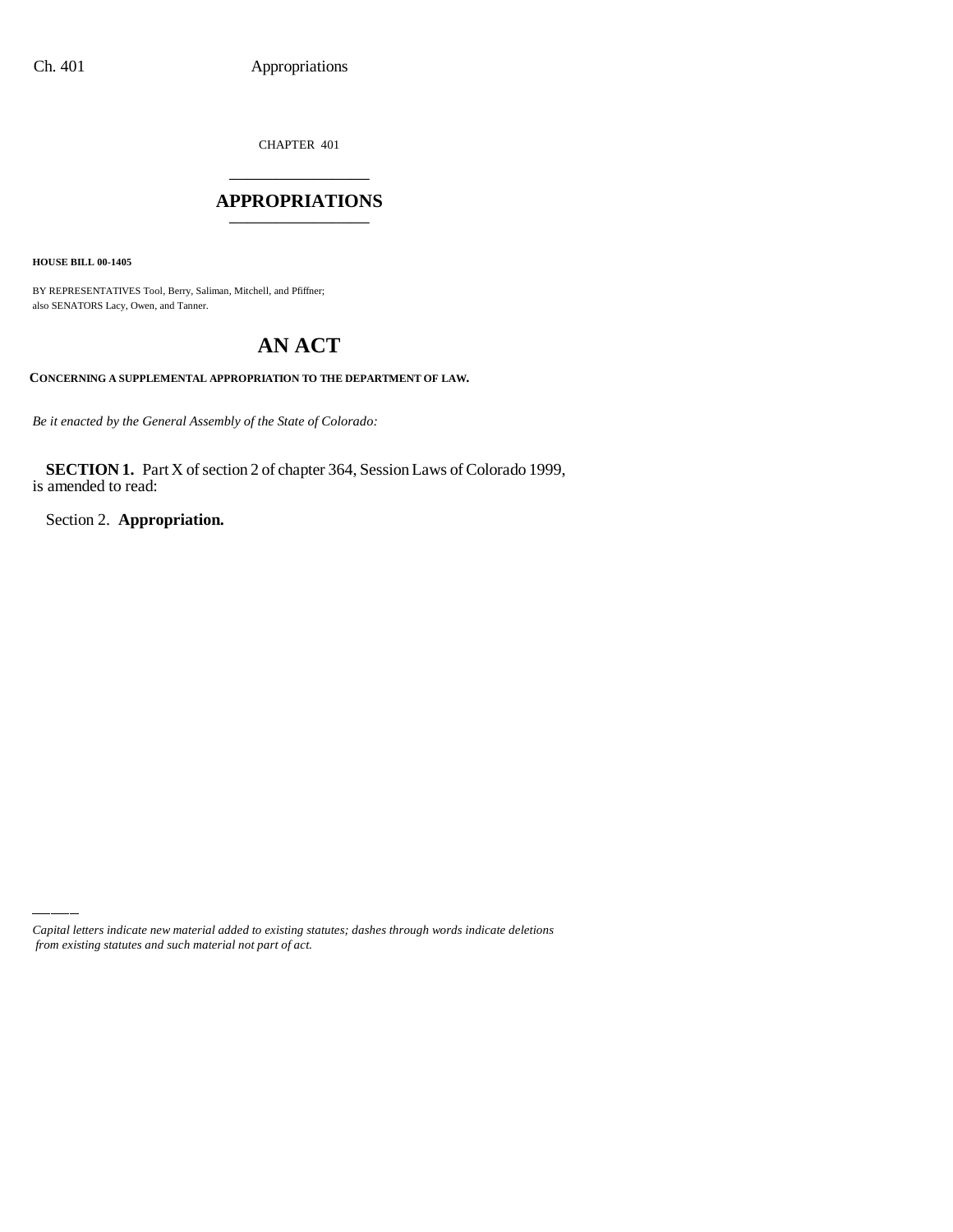|                               |                 |              | <b>APPROPRIATION FROM</b> |                |                     |                           |                |  |
|-------------------------------|-----------------|--------------|---------------------------|----------------|---------------------|---------------------------|----------------|--|
|                               |                 |              |                           | <b>GENERAL</b> |                     | <b>CASH</b>               |                |  |
|                               | ITEM &          |              | <b>GENERAL</b>            | <b>FUND</b>    | <b>CASH</b>         | <b>FUNDS</b>              | <b>FEDERAL</b> |  |
|                               | <b>SUBTOTAL</b> | <b>TOTAL</b> | <b>FUND</b>               | <b>EXEMPT</b>  | <b>FUNDS</b>        | <b>EXEMPT</b>             | <b>FUNDS</b>   |  |
|                               | \$<br>\$        |              | \$                        | \$             | \$                  | $\mathbb{S}$              | \$             |  |
|                               |                 |              | <b>PART X</b>             |                |                     |                           |                |  |
|                               |                 |              | <b>DEPARTMENT OF LAW</b>  |                |                     |                           |                |  |
|                               |                 |              |                           |                |                     |                           |                |  |
| (1) ADMINISTRATION            |                 |              |                           |                |                     |                           |                |  |
| Personal Services             | 1,869,509       |              |                           |                |                     | $1,869,509(T)^a$          |                |  |
|                               | $(37.7$ FTE)    |              |                           |                |                     |                           |                |  |
| Health, Life, and Dental      | 644,732         |              | 220,736                   |                | $29,247^{\rm b}$    | $380,468(T)^c$            | 14,281         |  |
| Short-term Disability         | 38,110          |              | 11,766                    |                | $1,925^{\rm b}$     | $23,305(T)^c$             | 1,114          |  |
| Salary Survey and             |                 |              |                           |                |                     |                           |                |  |
| <b>Anniversary Increases</b>  | 1,002,449       |              | 300,119                   |                | 44,804 <sup>b</sup> | $630,644(T)$ <sup>c</sup> | 26,882         |  |
| Worker's Compensation         | 54,185          |              | 18,042                    |                | 2,429 <sup>b</sup>  | $32,378(T)$ <sup>c</sup>  | 1,336          |  |
| <b>Operating Expenses</b>     | 218,756         |              | 189,994                   |                |                     | $28,762(T)^a$             |                |  |
| Purchase of Services from     |                 |              |                           |                |                     |                           |                |  |
| Computer Center               | 41,116          |              | 41,116                    |                |                     |                           |                |  |
| Payment to Risk Management    |                 |              |                           |                |                     |                           |                |  |
| and Property Funds            | 37,023          |              | 37,023                    |                |                     |                           |                |  |
| Vehicle Lease Payments        | 62,430          |              | 24,440                    |                |                     | $32,635(T)^c$             | 5,355          |  |
| <b>ADP Capital Outlay</b>     | 256,000         |              | 53,300                    |                | 15,800 <sup>b</sup> | $182,150(T)^c$            | 4,750          |  |
| <b>Telephone Replacements</b> | 22,000          |              | 3,000                     |                |                     | $19,000(T)^c$             |                |  |
|                               |                 |              |                           |                |                     |                           |                |  |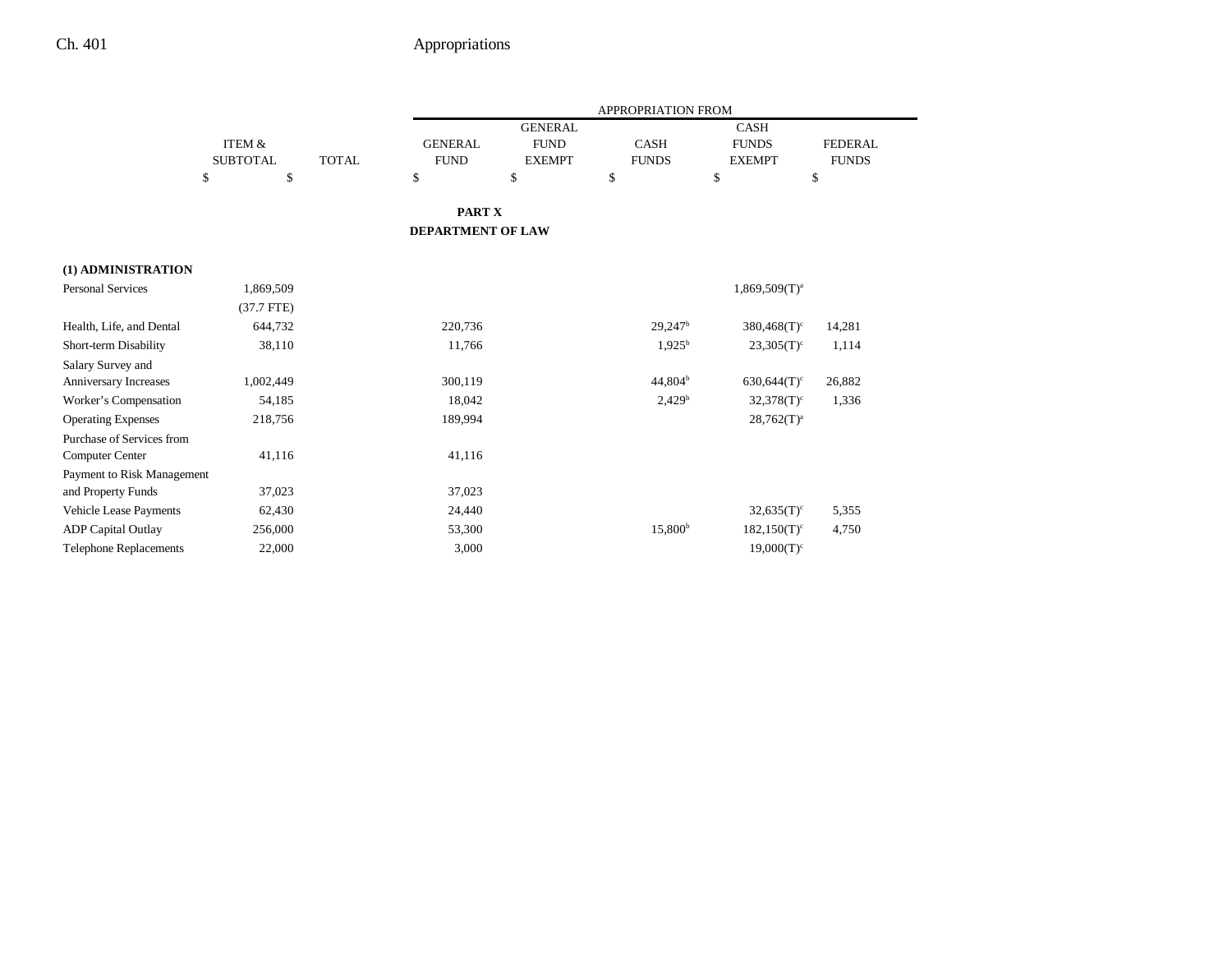| Capitol Complex Leased  |         |                  |                     |                |        |
|-------------------------|---------|------------------|---------------------|----------------|--------|
| Space                   | 686.864 | 228,044          | 34,399 <sup>b</sup> | $407,727(T)^c$ | 16,694 |
| <b>Attorney General</b> |         |                  |                     |                |        |
| Discretionary Fund      | 5,000   | $5.000 ^{\rm d}$ |                     |                |        |
|                         |         | 4,938,174        |                     |                |        |

<sup>a</sup> These amounts shall be from indirect cost recoveries.

b These amounts shall be from various sources of cash funds within the department.

c These amounts shall be from various sources of cash funds exempt within the department.

<sup>d</sup> For purposes of complying with the limitation on state fiscal year spending imposed by Article X, Section 20 of the State Constitution, these moneys are included for informational purposes as they are continuously appropriated by a permanent statute or constitutional provision and, therefore, are not subject to the limitation of General Fund appropriations as set forth in Section 24-75-201.1, C.R.S.

#### **(2) GENERAL ENFORCEMENT AND APPELLATE SECTIONS151**

| <b>Personal Services</b>            | 2,896,102    | 2,823,083 | 73,019 <sup>a</sup> |
|-------------------------------------|--------------|-----------|---------------------|
|                                     | $(48.0$ FTE) |           |                     |
| <b>Appellate Contract Purchases</b> | 132,104      | 132,104   |                     |
|                                     | 616,104      | 616,104   |                     |
| <b>Operating Expenses</b>           | 150,697      | 137,846   | $12,851^a$          |
| <b>Litigation Expenses</b>          | 28,013       | 28,013    |                     |
| <b>Consultant Expenses</b>          | 200,000      | 200,000   |                     |
| <b>Consumer Protection</b>          |              |           |                     |
| Recovery Fund                       | 49,500       |           | 49,500 <sup>a</sup> |
| <b>Capital Crimes Prosecution</b>   |              |           |                     |
| Unit $152, 153$                     | 359,083      | 359,083   |                     |
|                                     | $(5.0$ FTE)  |           |                     |
| <b>Victims Assistance</b>           | 59,399       |           | $59.399(T)^{b}$     |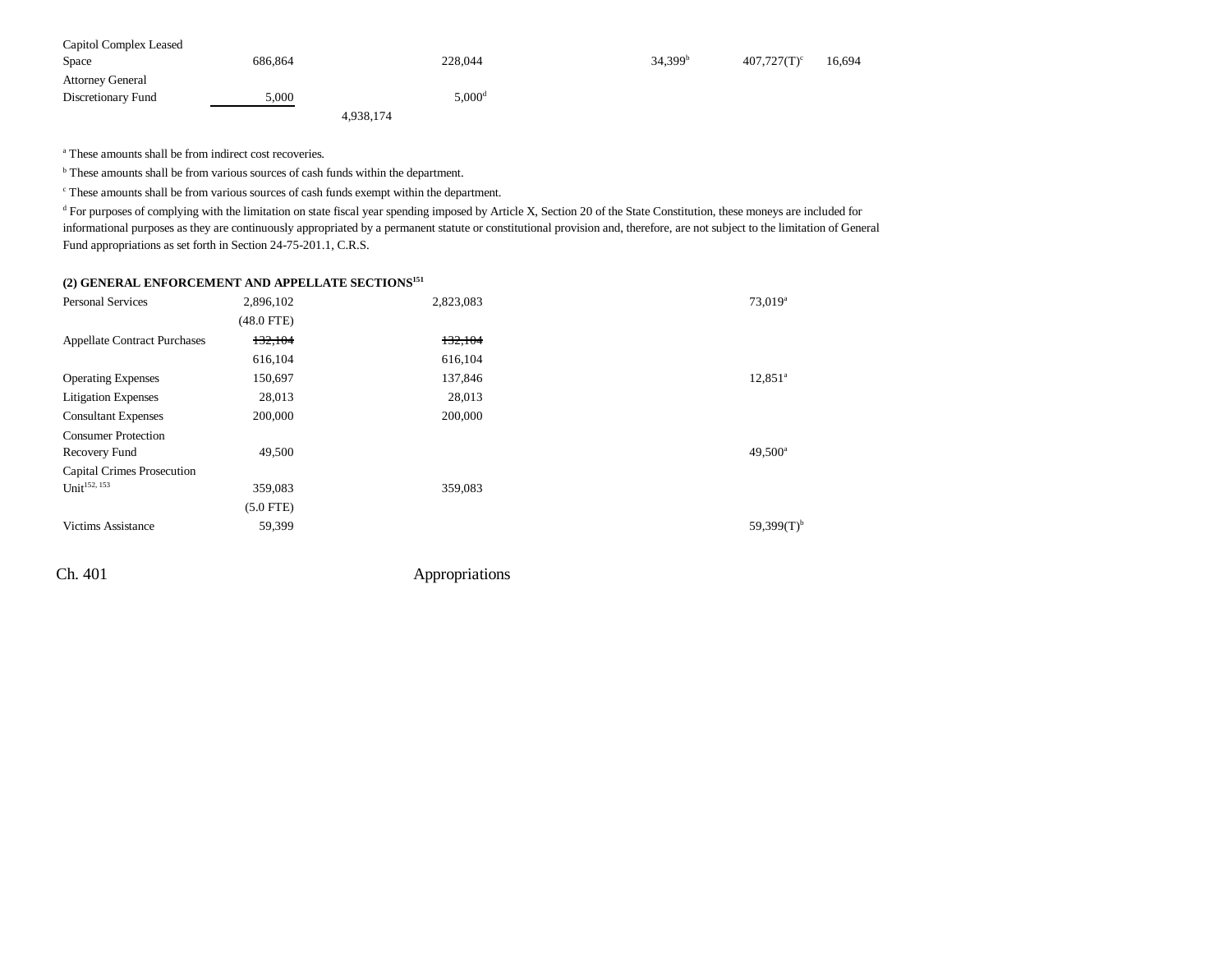|                                 |                           |             |           | APPROPRIATION FROM            |                                         |        |                                       |                         |  |
|---------------------------------|---------------------------|-------------|-----------|-------------------------------|-----------------------------------------|--------|---------------------------------------|-------------------------|--|
|                                 | ITEM &<br><b>SUBTOTAL</b> |             | TOTAL     | <b>GENERAL</b><br><b>FUND</b> | GENERAL<br><b>FUND</b><br><b>EXEMPT</b> |        | CASH<br><b>FUNDS</b><br><b>EXEMPT</b> | FEDERAL<br><b>FUNDS</b> |  |
|                                 | \$                        | \$          |           | \$                            | \$                                      | ¢<br>D | \$                                    | \$                      |  |
|                                 |                           | $(1.0$ FTE) |           |                               |                                         |        |                                       |                         |  |
| <b>Indirect Cost Assessment</b> |                           | 17,218      |           |                               |                                         |        |                                       | $17,218^a$              |  |
|                                 |                           |             | 3,892,116 |                               |                                         |        |                                       |                         |  |
|                                 |                           |             | 4,376,116 |                               |                                         |        |                                       |                         |  |

a These amounts shall be from court-awarded settlements.

<sup>b</sup> This amount shall be from the Department of Public Safety, Division of Criminal Justice, Victims Assistance and Law Enforcement Fund.

## **(3) LEGAL SERVICES TO STATE AGENCIES154, 155**

| <b>Personal Services</b>        | 11,238,069  |            |                   |                               |
|---------------------------------|-------------|------------|-------------------|-------------------------------|
|                                 | 11,156,324  |            |                   |                               |
|                                 | (176.5 FTE) |            |                   |                               |
| <b>Operating Expenses</b>       | 486,591     |            |                   |                               |
| <b>Litigation Expenses</b>      | 112,193     |            |                   |                               |
| <b>Indirect Cost Assessment</b> | 1,519,478   |            |                   |                               |
|                                 |             | 13,356,331 | $116,250^{\circ}$ | $13,240,081$ (T) <sup>t</sup> |
|                                 |             | 13,274,586 |                   | $13,158,336(T)^{h}$           |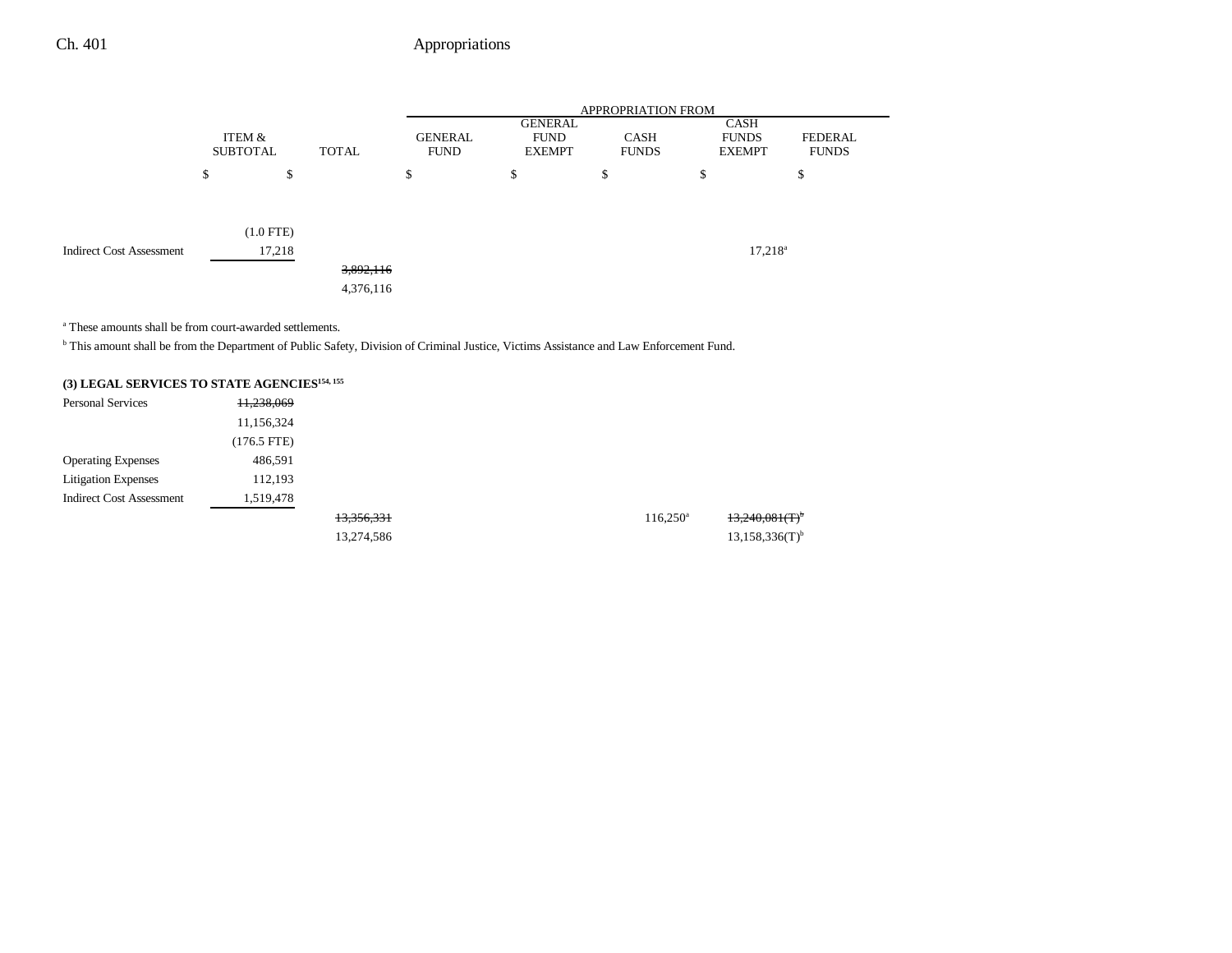a This amount shall include funds from the Public Employees' Retirement Association, from the State Lottery Division in the Department of Revenue, from the Correctional Industries Subprogram in the Department of Corrections, from the Colorado Student Loan Program in the Department of Higher Education, from Nursing Homes in the Department of Human Services, and from Auraria Higher Education Center Enterprises.

<sup>b</sup> This amount shall be from various sources of funds appropriated for legal services to state agencies.

#### **(4) SPECIAL PURPOSE**

| Collection Agency Board <sup>151</sup> | 143,223      |            | $143,223^a$    |                             |         |
|----------------------------------------|--------------|------------|----------------|-----------------------------|---------|
|                                        |              |            | $(2.5$ FTE $)$ |                             |         |
| <b>Uniform Consumer Credit</b>         |              |            |                |                             |         |
| Code                                   | 554,878      |            | $461,715^b$    | $93,163^c$                  |         |
|                                        |              |            | $(6.5$ FTE)    | $(2.0$ FTE $)$              |         |
| Medicaid Fraud Grant <sup>156</sup>    | 859,434      | 212,859(M) |                | 2,000 <sup>d</sup>          | 644,575 |
|                                        | $(11.0$ FTE) |            |                |                             |         |
| Office of Consumer Counsel             | 283,114      |            | $283,114^e$    |                             |         |
|                                        |              |            | $(4.0$ FTE)    |                             |         |
| <b>District Attorneys' Salaries</b>    | 1,313,607    | 1,313,607  |                |                             |         |
| Legal Services for Risk                |              |            |                |                             |         |
| <b>Management Division</b>             | 1,354,906    |            |                | $1,354,906(T)$ <sup>f</sup> |         |
|                                        |              |            |                | $(19.0$ FTE)                |         |
| Comprehensive                          |              |            |                |                             |         |
| Environmental Response,                |              |            |                |                             |         |
| Compensation and Liability             |              |            |                |                             |         |
| $\mathbf{Act}^{156a}$                  | 911,143      | 834,767    |                | $76,376(T)^{g}$             |         |
|                                        | 1,046,100    | 969,724    |                |                             |         |
|                                        | $(14.3$ FTE) |            |                |                             |         |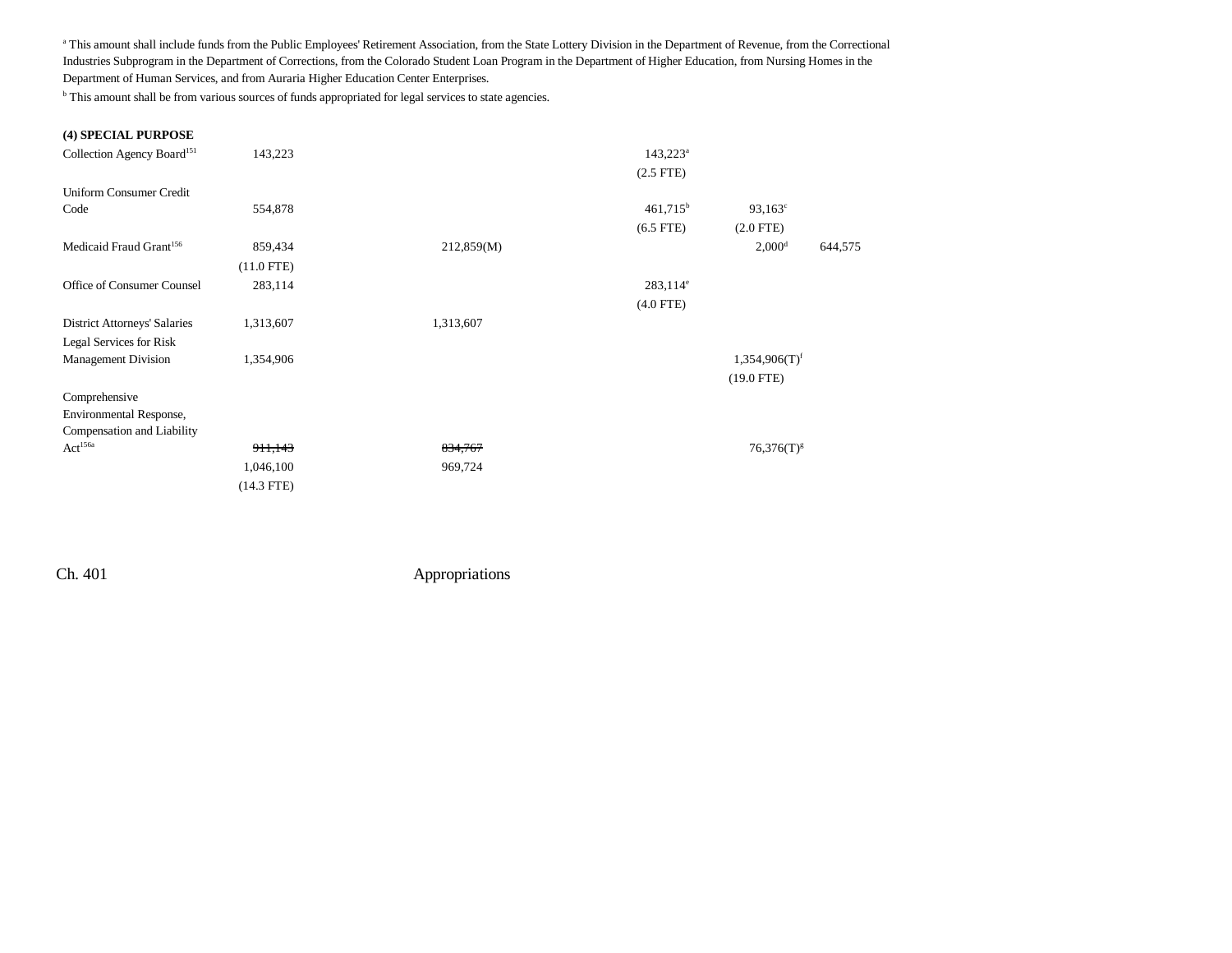|                                   |                                                      |  | APPROPRIATION FROM            |                                                |                             |    |                                              |                                |
|-----------------------------------|------------------------------------------------------|--|-------------------------------|------------------------------------------------|-----------------------------|----|----------------------------------------------|--------------------------------|
|                                   | <b>ITEM &amp;</b><br><b>SUBTOTAL</b><br><b>TOTAL</b> |  | <b>GENERAL</b><br><b>FUND</b> | <b>GENERAL</b><br><b>FUND</b><br><b>EXEMPT</b> | <b>CASH</b><br><b>FUNDS</b> |    | <b>CASH</b><br><b>FUNDS</b><br><b>EXEMPT</b> | <b>FEDERAL</b><br><b>FUNDS</b> |
|                                   | \$<br>\$                                             |  | \$                            | \$                                             | \$                          | \$ |                                              | \$                             |
|                                   |                                                      |  |                               |                                                |                             |    |                                              |                                |
| Comprehensive                     |                                                      |  |                               |                                                |                             |    |                                              |                                |
| Environmental Response,           |                                                      |  |                               |                                                |                             |    |                                              |                                |
| Compensation and Liability        |                                                      |  |                               |                                                |                             |    |                                              |                                |
| Act Contracts <sup>157, 158</sup> | 1,217,423                                            |  | 1,217,423                     |                                                |                             |    |                                              |                                |
| Workers' Compensation             |                                                      |  |                               |                                                |                             |    |                                              |                                |
| Fraud                             | 150,322                                              |  |                               |                                                | $150,322^h$                 |    |                                              |                                |
|                                   |                                                      |  |                               |                                                | $(2.0$ FTE)                 |    |                                              |                                |
| Supreme Court Litigation          | 302,084                                              |  | 302,084                       |                                                |                             |    |                                              |                                |
|                                   | 650,200                                              |  | 650,200                       |                                                |                             |    |                                              |                                |
| Police Officers Standards and     |                                                      |  |                               |                                                |                             |    |                                              |                                |
| <b>Training Board Support</b>     | 237,004                                              |  | 81,092                        |                                                | 154,912 <sup>i</sup>        |    | $1,000^{\rm j}$                              |                                |
|                                   | $(4.0$ FTE)                                          |  |                               |                                                |                             |    |                                              |                                |
| <b>Litigation Management</b>      |                                                      |  |                               |                                                |                             |    |                                              |                                |
| $\mathrm{Fund}^{159}$             | 300,000                                              |  | 300,000                       |                                                |                             |    |                                              |                                |
|                                   | 350,000                                              |  | 350,000                       |                                                |                             |    |                                              |                                |
| <b>Securities Fraud</b>           | 265,258                                              |  |                               |                                                |                             |    | $265,258(T)^k$                               |                                |
|                                   |                                                      |  |                               |                                                |                             |    | $(3.5$ FTE)                                  |                                |
| <b>Insurance Fraud</b>            | 162,695                                              |  |                               |                                                |                             |    | $162,695(T)^1$                               |                                |
|                                   |                                                      |  |                               |                                                |                             |    | $(2.5$ FTE)                                  |                                |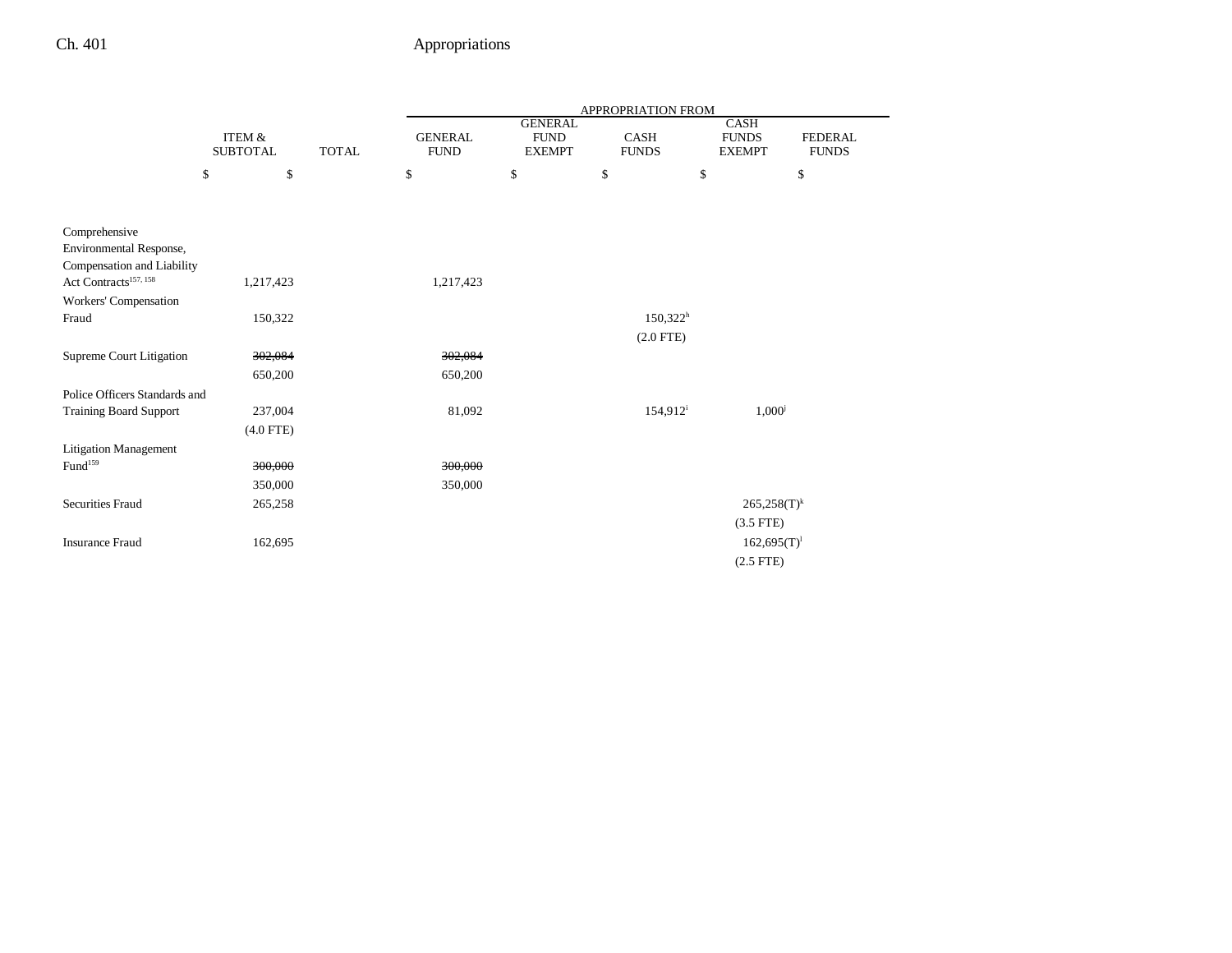| School Finance Litigation       | 621.888 | 621.888    |                      |                           |
|---------------------------------|---------|------------|----------------------|---------------------------|
| ROCKY MOUNTAIN HMO              |         |            |                      |                           |
| LITIGATION                      | 375,000 |            |                      | $375,000(T)$ <sup>o</sup> |
| PARENTAL NOTIFICATION           | 321,984 | 321,984    |                      |                           |
| <b>Indirect Cost Assessment</b> | 361,575 |            | 129.134 <sup>m</sup> | 232.441 <sup>n</sup>      |
|                                 |         | 9,038,554  |                      |                           |
|                                 |         | 10,268,611 |                      |                           |

<sup>a</sup> This amount shall be from the Collection Agency Board Fund.

b This amount shall be from the Uniform Consumer Credit Code Fund.

c This amount shall be from reserves in the Uniform Consumer Credit Code Fund.

d This amount shall be from court-awarded settlements.

e This amount shall be from the Public Utilities Commission Fixed Utilities Fund.

f This amount shall be from the Risk Management Fund.

<sup>g</sup> This amount shall be from the Department of Public Health and Environment.

h This amount shall be from the State Compensation Insurance Authority.

i This amount shall be from the Peace Officers Standards and Training Board Cash Fund.

i This amount shall be from reserves in the Peace Officers Standards and Training Board Cash Fund.

k This amount shall be from the Department of Regulatory Agencies, Division of Securities.

<sup>1</sup> This amount shall be from the Department of Regulatory Agencies, Division of Insurance Cash Fund.

m Of this amount, \$21,522 shall be from the Collection Agency Board Fund, \$55,958 shall be from the Uniform Consumer Credit Code Fund, \$34,436 shall be from the

Public Utilities Commission Fixed Utilities Fund, and \$17,218 shall be from the State Compensation Insurance Authority.

n Of this amount, \$17,218 shall be from reserves in the Uniform Consumer Credit Code Fund, \$163,570(T) shall be from the Risk Management Fund, \$30,131(T) shall be from the Department of Regulatory Agencies, Division of Securities, and \$21,522(T) shall be from the Department of Regulatory Agencies, Division of Insurance.

 $^\circ$  This amount shall be from Medicaid funds transferred from the Department of Health Care Policy and Financing.

#### **TOTALS PART X**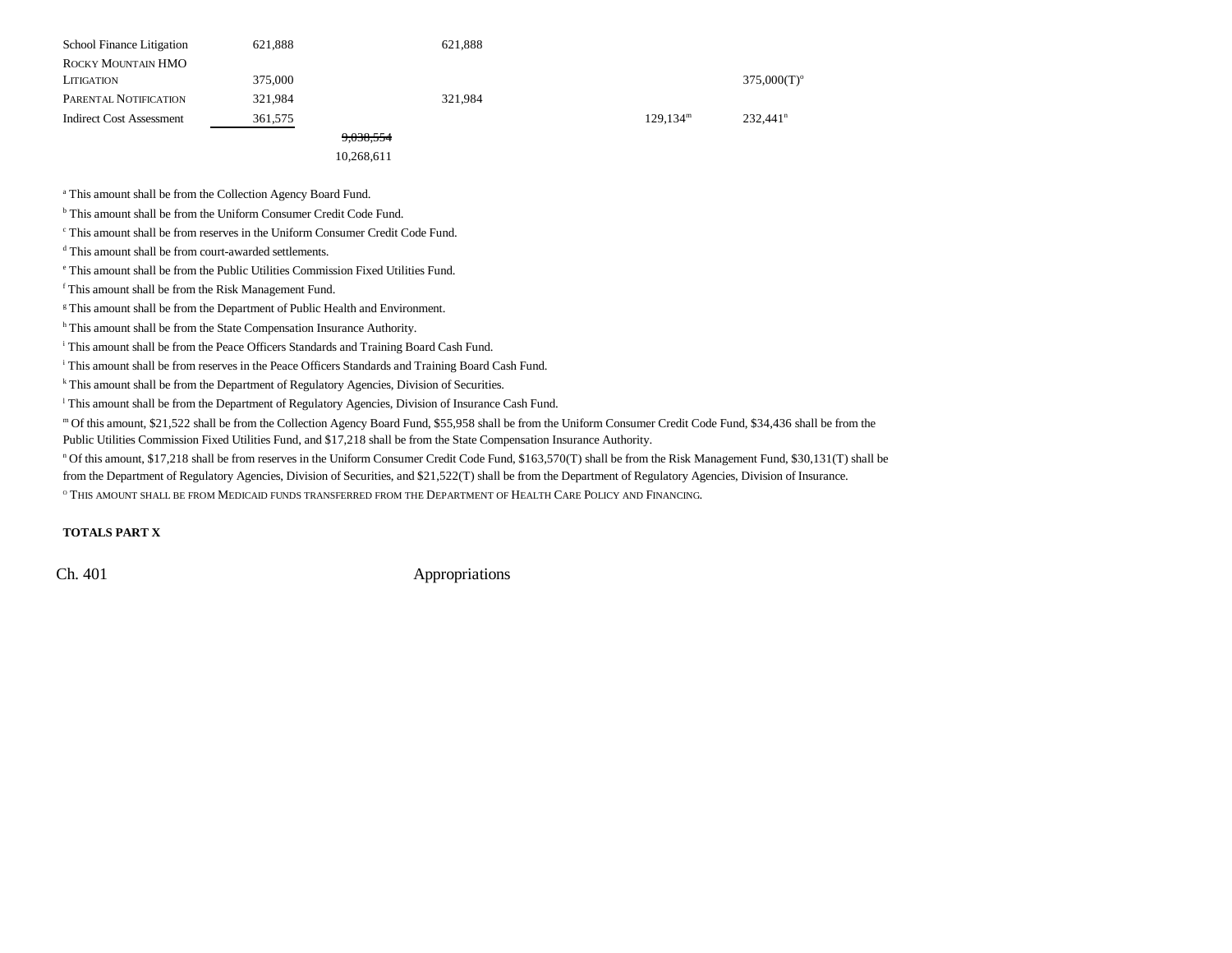|               |                                           |              | <b>APPROPRIATION FROM</b>     |                                                |                             |                                              |                                |  |
|---------------|-------------------------------------------|--------------|-------------------------------|------------------------------------------------|-----------------------------|----------------------------------------------|--------------------------------|--|
|               | ITEM &<br><b>SUBTOTAL</b><br><b>TOTAL</b> |              | <b>GENERAL</b><br><b>FUND</b> | <b>GENERAL</b><br><b>FUND</b><br><b>EXEMPT</b> | <b>CASH</b><br><b>FUNDS</b> | <b>CASH</b><br><b>FUNDS</b><br><b>EXEMPT</b> | <b>FEDERAL</b><br><b>FUNDS</b> |  |
|               | \$                                        | \$           | ъ                             | \$                                             | Φ                           | \$                                           | ъ                              |  |
|               |                                           |              |                               |                                                |                             |                                              |                                |  |
| $(LAW)^{5,6}$ |                                           | \$31,225,175 | $$9,696,429$ <sup>*</sup>     |                                                | \$1,567,274                 | \$19,246,485 <sup>b</sup>                    | \$714,987                      |  |
|               |                                           | \$32,857,487 | $$11,035,486^a$               |                                                |                             | $$19,539,740^b$                              |                                |  |

<sup>a</sup> Of this amount, \$5,000 is included as information for purposes of complying with the limitation on state fiscal year spending imposed by Article X, Section 20 of the State Constitution. As this amount is continuously appropriated by a permanent statute or constitutional provision, it is not subject to the limitation of General Fund appropriations as set forth in Section 24-75-201.1, C.R.S.

 $b$  Of these amounts,  $$18,980,516$  \$19,273,771 contains a (T) notation.

**FOOTNOTES** -- The following statements are referenced to the numbered footnotes throughout section 2.

- 5 (Governor lined through this provision. See L. 99, p. 2245.)
- 6 All Departments, Totals -- The General Assembly requests that copies of all reports requested in other footnotes contained in this act be delivered to the Joint Budget Committee and the majority and minority leadership in each house of the General Assembly. Each principal department of the state shall produce its rules and regulations in an electronic format that is suitable for public access through electronic means. Such rules and regulations in such format shall be submitted to the Office of Legislative Legal Services for publishing on the Internet. It is the intent of the General Assembly that this be done within existing resources.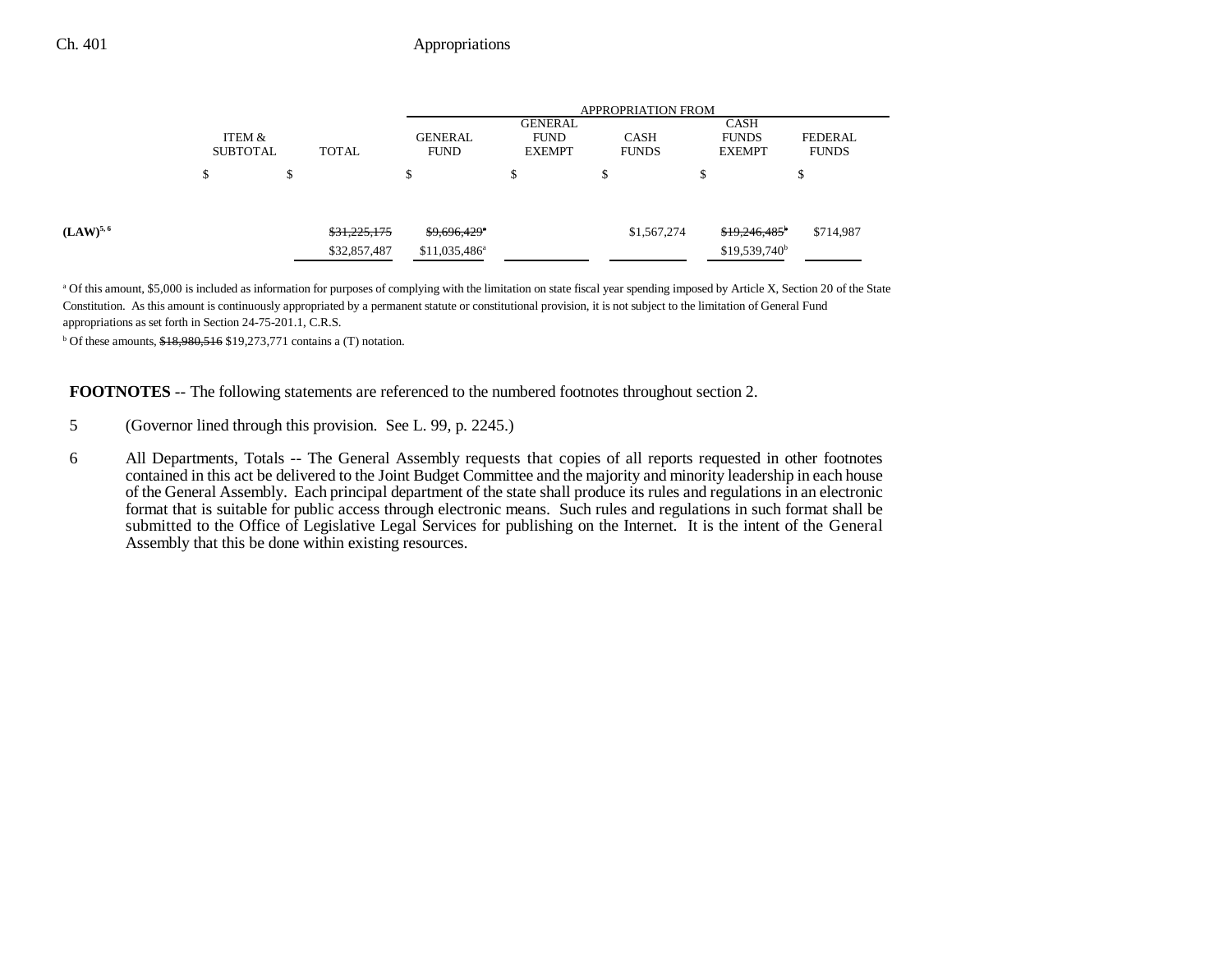- 151 Department of Law, General Enforcement and Appellate Sections; and Special Purpose, Collection Agency Board -- The General Assembly anticipates that, as a result of funds in FY 1995-96 for an automated phone system or answering service, the Consumer Protection Unit of the General Enforcement and Appellate Section and the Collection Agency Board will be able to demonstrate a decrease in the average time to respond to complaints and an increase in the number of complaints resolved and enforcement actions.
- 152 Department of Law, General Enforcement and Appellate Sections, Capital Crimes Prosecution Unit -- The Department is requested to report to the General Assembly, no later than October 15, 1999, on both the dollars and the FTE utilized by the district attorneys in prosecuting death penalty cases in FY 1998-99. In addition, the Department is requested to report no later than October 15, 1999, on the dollars and FTE utilized within the Department in assisting district attorneys in such death penalty cases in FY 1998-99.
- 153 Department of Law, General Enforcement and Appellate Sections, Capital Crimes Prosecution Unit -- The Department is requested to report to the Joint Budget Committee, no later than October 15, 1999, on the allocation of Unit resources in FY 1998-99. The report should itemize the number of hours and dollars dedicated to all aspects of the Unit's work, including researching and drafting, case investigation, and appearances in court. The report should also include information about the number of motions filed by the Department, as well as the number of motions responded to by the Department, in death penalty cases. The information requested should be provided for all Department units involved in prosecuting death penalty cases, including the Capital Crimes Unit and the Appellate Section.
- 154 Department of Law, Legal Services to State Agencies -- In making this appropriation, it is the intent of the General Assembly that hourly billing rates charged by the Department for legal services to state agencies not exceed \$54.36 per hour for attorneys and \$45.65 per hour for paralegals, for an average rate of \$52.87.
- 155 Department of Law, Legal Services to State Agencies -- Funds received by the Department for the provision of legal services shall be expended only if appropriated by the General Assembly.
- 156 Department of Law, Special Purpose, Medicaid Fraud Grant -- It is the intent of the General Assembly that all efforts be made to eliminate fraud and abuse occurring within the Colorado Medicaid program. To this end, the General Assembly requests that the Department of Law's Medicaid Fraud Control Unit produce a progress report on the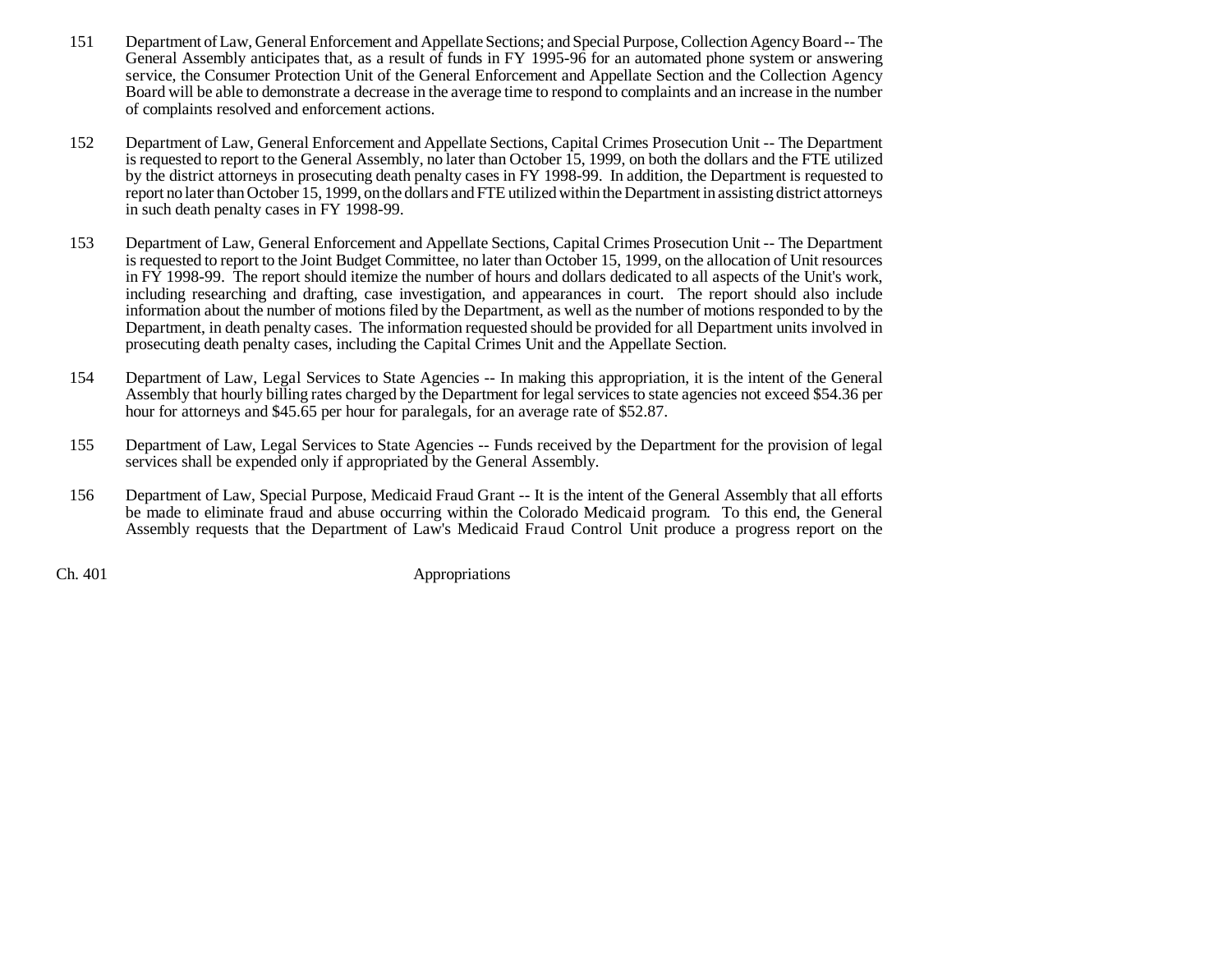|                 |       | APPROPRIATION FROM |               |              |               |              |  |  |
|-----------------|-------|--------------------|---------------|--------------|---------------|--------------|--|--|
|                 |       |                    | GENERAL       |              | CASH          |              |  |  |
| ITEM &          |       | <b>GENERAL</b>     | <b>FUND</b>   | CASH         | <b>FUNDS</b>  | FEDERAL      |  |  |
| <b>SUBTOTAL</b> | TOTAL | <b>FUND</b>        | <b>EXEMPT</b> | <b>FUNDS</b> | <b>EXEMPT</b> | <b>FUNDS</b> |  |  |
|                 |       |                    |               |              |               |              |  |  |
|                 |       |                    |               |              |               |              |  |  |

Department's efforts to reduce Medicaid fraud and abuse in Colorado. The report should include: (1) estimates on the total amount of Medicaid fraud and abuse in Colorado; (2) an itemized list of total fines, costs, and restitutions recovered, on a case-by-case basis, attributable to the Medicaid Fraud Control Unit's efforts; (3) an analysis of the time and cost associated with each Medicaid fraud or abuse case prosecuted by the Medicaid Fraud Control Unit; (4) a detailed explanation of the Medicaid Fraud Control Unit's participation in the Operation Restore Trust program; (5) a detailed explanation of the Medicaid Fraud Control Unit's participation in global or national Medicaid fraud settlements, including total awards received due to them; and (6) evidence of the effectiveness of the Medicaid Fraud Control Unit in reducing the amount of Medicaid fraud and abuse in Colorado. The Medicaid Fraud Control Unit is requested to submit the report to the Joint Budget Committee by November 1, 1999.

- 156a Department of Law, Special Purpose, Comprehensive Environmental Response, Compensation and Liability Act -- The Department is requested to submit a report analyzing the progress made in cleaning up Comprehensive Environmental Response, Compensation, and Liability Act (CERCLA) sites in Colorado under existing federal law. Such report should detail the successes and failures of the current federal CERCLA program in achieving timely and effective cleanup of CERCLA sites in Colorado. Further, this report should outline the actions being taken at each CERCLA site toward delisting the site from the U.S. Environmental Protection Agency's National Priorities List, as well as provide a time line estimating when each site will be removed from the National Priorities List. The Department is requested to submit this report to the Joint Budget Committee by November 1, 1999.
- 157 Department of Law, Special Purpose, Comprehensive Environmental Response, Compensation and Liability Act Contracts; Department of Natural Resources, Executive Director's Office, Comprehensive Environmental Response,